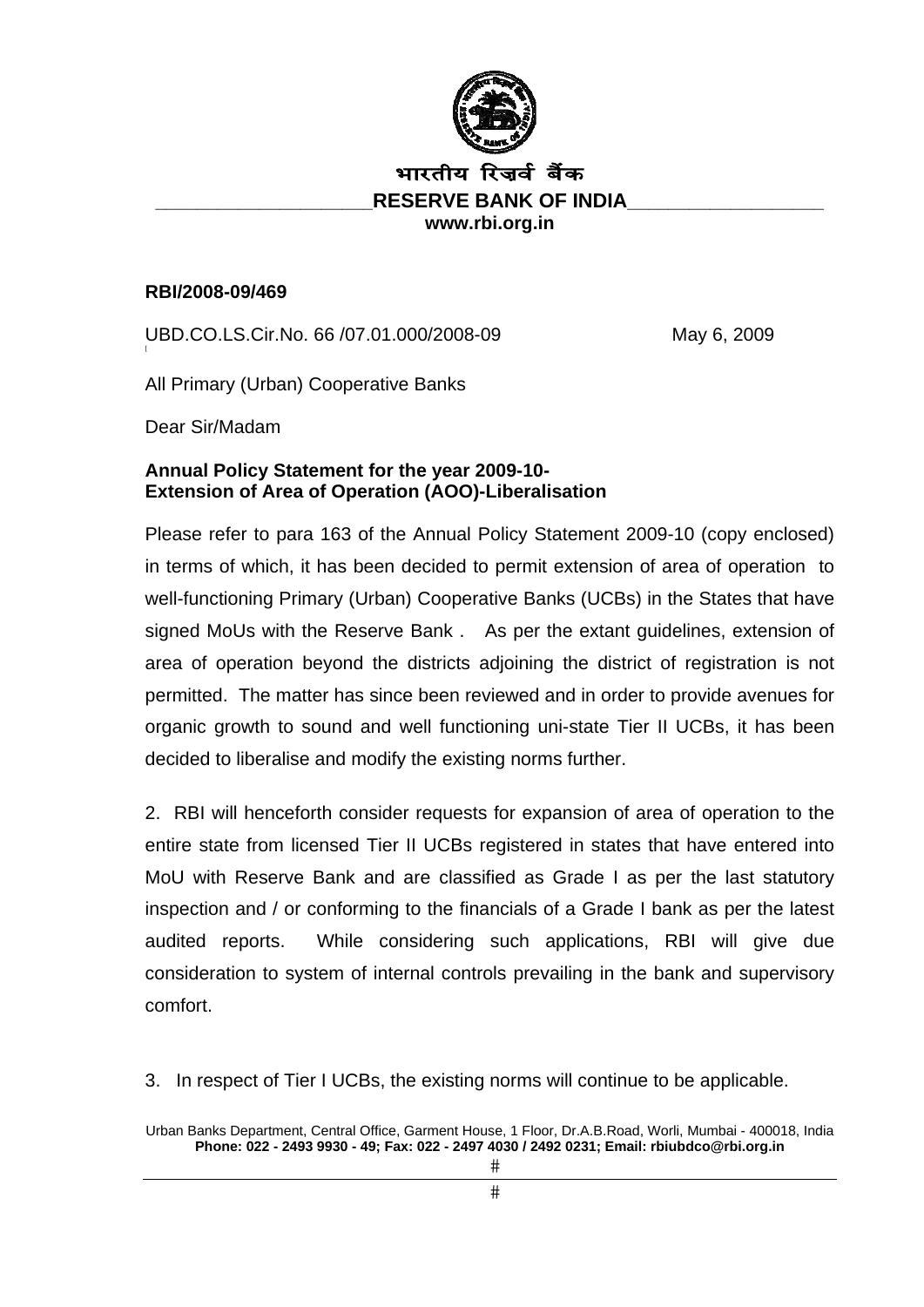

4. For the purpose of classification of UCBs into Tier I and II, the following definition may be adopted hereafter for all regulatory purposes in supersession of instructions contained in circular UBD (PCB) Cir.No.35/09.20.001/07-08 dated March 7, 2008:

### (a) **Tier I banks:**

i) Banks having deposits below Rs.100 crore operating in a single district,

ii) Banks with deposits below Rs.100 crore operating in more than one district will be treated as Tier I provided the branches are in contiguous districts and deposits and advances of branches in one district separately constitute at least 95% of the total deposits and advances respectively of the bank, and

iii) Banks with deposits below Rs.100 crore, whose branches were originally in a single district but subsequently, became multi-district due to reorganisation of the district may also be treated as Tier I.

(b) **Tier II banks**: All other banks.

 The deposit and advances as referred to in the definition may be reckoned as on 31st March of the immediate preceding financial year.

5. UCBs desirous of extending their area of operation as above may approach the Regional Offices concerned of Reserve Bank for prior approval.

Yours faithfully

(Uma Shankar) Chief General Manager

Encl. as above